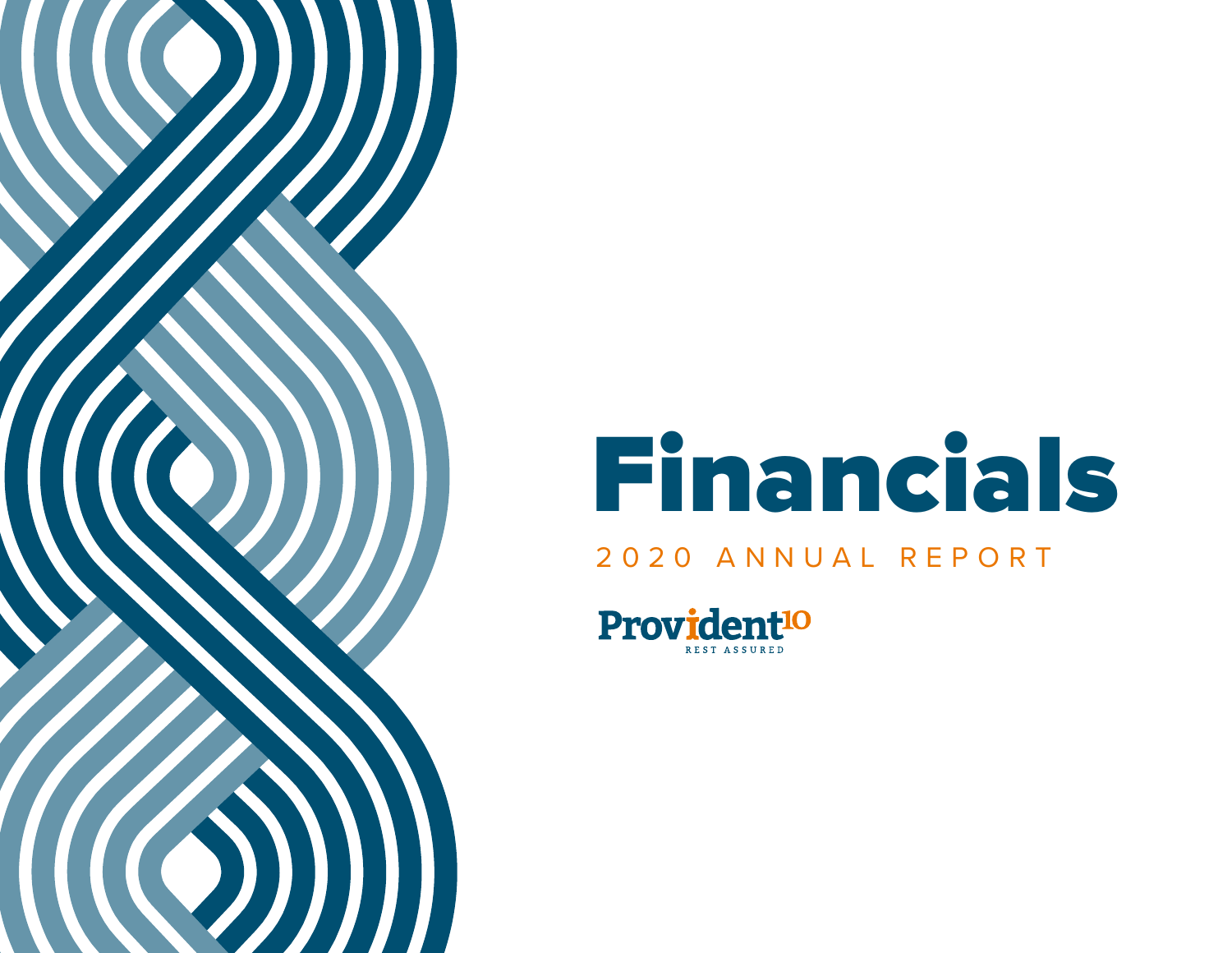# Financial Statements

# PROVIDENT10 **FOR THE YEAR ENDED 31 DECEMBER 2020**



KPMG LLP TD Place 140 Water St., Suite 1001 St. John's NL A1C 6H6 Canada Tel 709-733-5000 Fax 709-733-5050

#### **INDEPENDENT AUDITORS' REPORT**

To the Board of Directors of Provident<sup>10</sup>

#### *Opinion*

We have audited the financial statements of Provident<sup>10</sup> (the Entity), which comprise:

- the statement of financial position as at December 31, 2020
- the statement of operations for the year then ended
- the statement of cash flows for the year thenended
- and notes to the financial statements, including a summary of significant accounting policies

(Hereinafter referred to as the "financial statements").

In our opinion, the accompanying financial statements, present fairly, in all material respects, the financial position of the Entity as at December 31, 2020, and its results of operations and its cash flows for the year then ended in accordance with Canadian Accounting standards for not-for-profit organizations.

#### *Basis for Opinion*

We conducted our audit in accordance with Canadian generally accepted auditing standards. Our responsibilities under those standards are further described in the "*Auditors' Responsibilities for the Audit of the Financial Statements*" section of our auditors' report.

We are independent of the Entity in accordance with the ethical requirements that are relevant to our audit of the financial statements in Canada and we have fulfilled our other ethical responsibilities in accordance with these requirements.

We believe that the audit evidence we have obtained is sufficient and appropriate to provide a basis for our opinion.

#### *Other Information*

Management is responsible for the other information. Other information comprises:

• the information, other than the financial statements and the auditors' report thereon, included in the Annual Report.

KPMG LLP, an Ontario limited liability partnership and member firm of the KPMG global organization of independent member firms affiliated with KPMG International Limited, a private English company limited by guarantee. KPMG Canada provides services to KPMG LLP.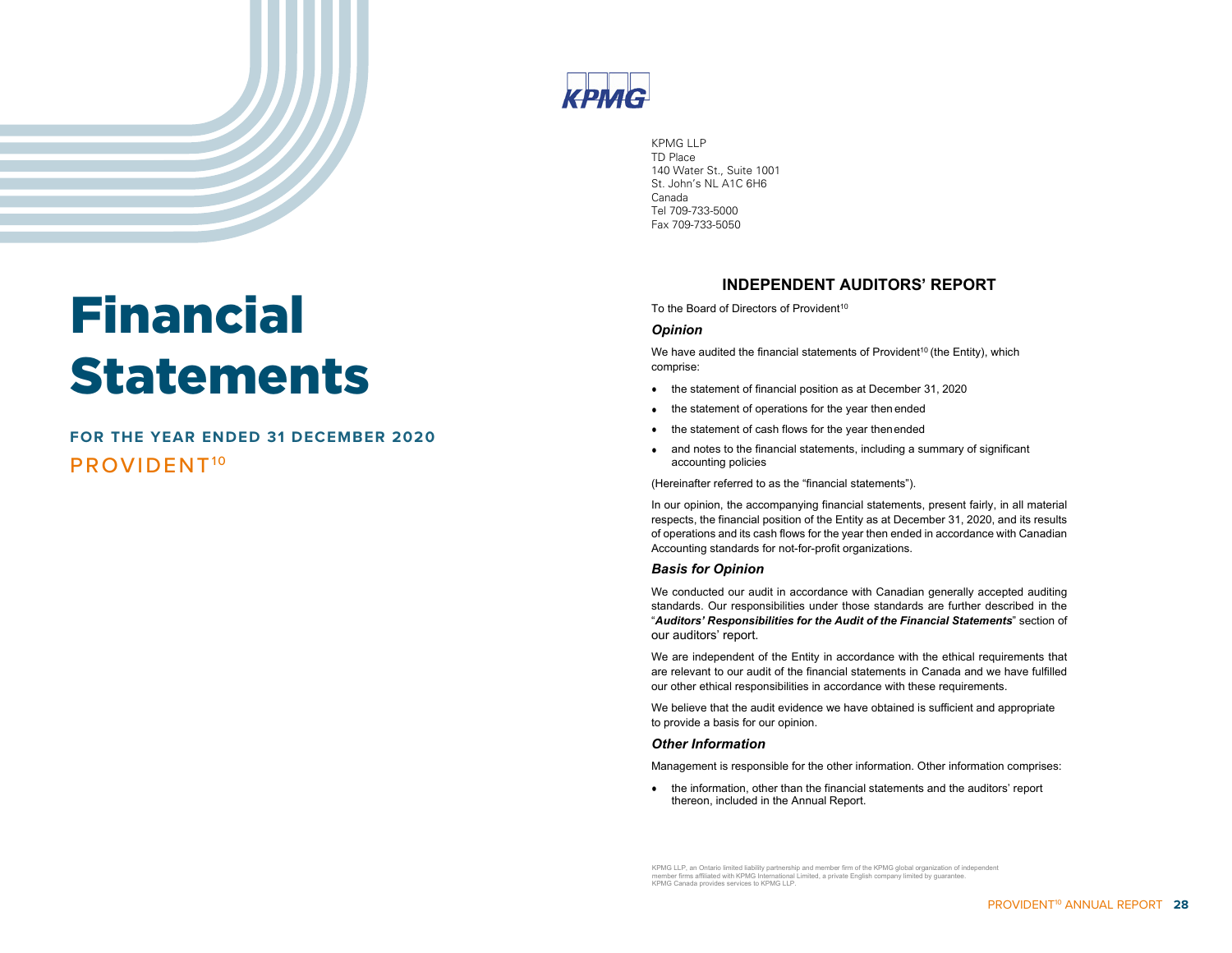

Page 2

Our opinion on the financial statements does not cover the other information and we do not and will not express any form of assurance conclusion thereon.

In connection with our audit of the financial statements, our responsibility is to read the other information identified above and, in doing so, consider whether the other information is materially inconsistent with the financial statements or our knowledge obtained in the audit and remain alert for indications that the other information appears to be materially misstated.

We obtained the information, other than the financial statements and the auditors' report thereon, included in the Annual Report as at the date of this auditors' report. If, based on the work we have performed on this other information, we conclude that there is a material misstatement of this other information, we are required to report that fact in the auditors' report.

We have nothing to report in this regard.

#### *Responsibilities of Management and Those Charged with Governance for the Financial Statements*

Management is responsible for the preparation and fair presentation of the financial statements in accordance with Canadian accounting standards for not -for -profit organizations, and for such internal control as management determines is necessary to enable the preparation of financial statements that are free from material misstatement, whether due to fraud or error.

In preparing the financial statements, management is responsible for assessing the Entity's ability to continue as a going concern, disclosing as applicable, matters related to going concern and using the going concern basis of accounting unless management either intends to liquidate the Entity or to cease operations, or has no realistic alternative but to do so.

Those charged with governance are responsible for overseeing the Entity's financial reporting process.

#### *Auditors' Responsibilities for the Audit of the Financial Statements*

Our objectives are to obtain reasonable assurance about whether the financial statements as a whole are free from material misstatement, whether due to fraud or error, and to issue an auditors' report that includes our opinion.

Reasonable assurance is a high level of assurance, but is not a guarantee that an audit conducted in accordance with Canadian generally accepted auditing standards will always detect a material misstatement when it exists.

Misstatements can arise from fraud or error and are considered material if, individually or in the aggregate, they could reasonably be expected to influence the economic decisions of users taken on the basis of the financial statements.

As part of an audit in accordance with Canadian generally accepted auditing standards, we exercise professional judgment and maintain professional skepticism throughout the audit.



Page 3

#### We also:

• Identify and assess the risks of material misstatement of the financial statements, whether due to fraud or error, design and perform audit procedures responsive to those risks, and obtain audit evidence that is sufficient and appropriate to provide a basis for our opinion.

The risk of not detecting a material misstatement resulting from fraud is higher than for one resulting from error, as fraud may involve collusion, forgery, intentional omissions, misrepresentations, or the override of internal control.

- Obtain an understanding of internal control relevant to the audit in order to design audit procedures that are appropriate in the circumstances, but not for the purpose of expressing an opinion on the effectiveness of the Entity's internal control.
- Evaluate the appropriateness of accounting policies used and the reasonableness of accounting estimates and related disclosures made by management.
- Conclude on the appropriateness of management's use of the going concern basis of accounting and, based on the audit evidence obtained, whether a material uncertainty exists related to events or conditions that may cast significant doubt on the Entity's ability to continue as a going concern. If we conclude that a material uncertainty exists, we are required to draw attention in our auditors' report to the related disclosures in the financial statements or, if such disclosures are inadequate, to modify our opinion. Our conclusions are based on the audit evidence obtained up to the date of our auditors' report. However, future events or conditions may cause the Entity to cease to continue as a going concern.
- Evaluate the overall presentation, structure and content of the financial statements, including the disclosures, and whether the financial statements represent the underlying transactions and events in a manner that achieves fair presentation.
- Communicate with those charged with governance regarding, among other matters, the planned scope and timing of the audit and significant audit findings, including any significant deficiencies in internal control that we identify during our audit.

 $k$ *PMG*  $\mu$ 

Chartered Professional Accountants St. John's, Canada June 18, 2021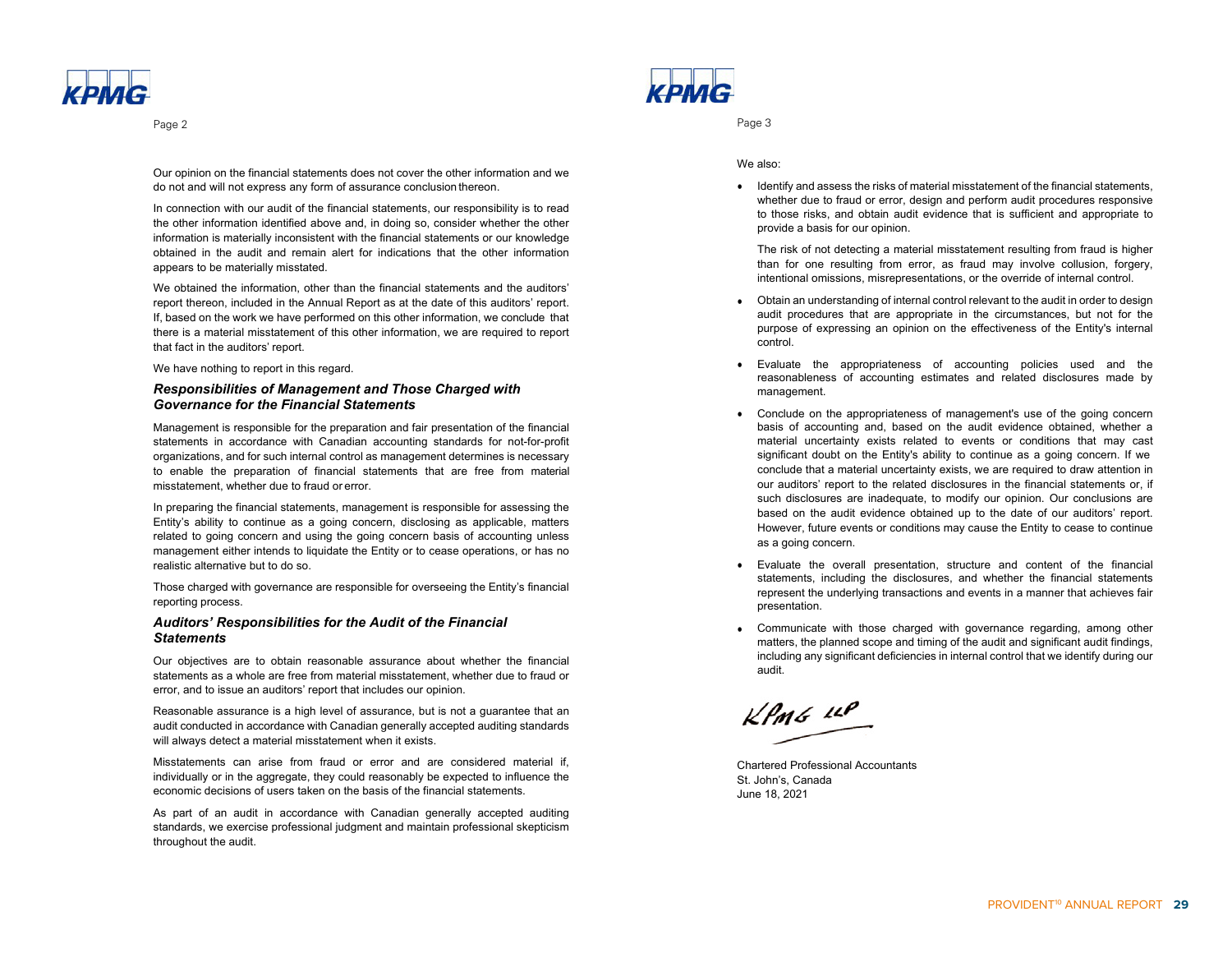# PROVIDENT<sup>10</sup> **STATEMENT OF FINANCIAL POSITION**

31 December 2020

with comparative information for 31 December 2019

|                                                           | 2020        | 2019        |
|-----------------------------------------------------------|-------------|-------------|
|                                                           | (000s)      | (000s)      |
| <b>Assets</b>                                             |             |             |
| <b>Current assets</b>                                     |             |             |
| Cash                                                      | \$<br>1,965 | \$<br>1,844 |
| Receivable from Province of Newfoundland and Labrador     | 45          | 19          |
| <b>HST</b> receivable                                     | 92          | 135         |
| Prepaid expenses                                          | 306         | 256         |
| Current portion of promissory note receivable (note 2)    | 47,464      | 44,777      |
|                                                           | 49,872      | 47,031      |
| Capital assets (note 3)                                   | 1,116       | 1,317       |
| Promissory note receivable (note 2)                       | 2,364,447   | 2,411,911   |
| <b>Total assets</b>                                       | 2,415,435   | 2,460,259   |
| Liabilities and net assets                                |             |             |
| <b>Current liabilities</b>                                |             |             |
| Accounts payable and accrued liabilities                  | \$<br>1,696 | \$<br>1,278 |
| Payable to Public Service Pension Plan (note 4)           | 490         | 777         |
| Payable to Province of Newfoundland and Labrador (note 9) | 358         | 532         |
| Deferred tenant inducement                                | 388         | 450         |
| Straight-line rent                                        | 105         | 111         |
| Current portion of promissory note payable (note 2)       | 47,464      | 44,777      |
|                                                           | 50,501      | 47,925      |
| Other post-employment benefits liabilities (note 6)       | 487         | 423         |
| Promissory note payable (note 2)                          | 2,364,447   | 2,411,911   |
| <b>Total liabilities</b>                                  | 2,415,435   | 2,460,259   |
| Commitments (note 11)                                     |             |             |
| <b>Net assets</b>                                         | \$<br>Ξ.    | \$          |

On behalf of the Board:

Director <u>Original signed copies on file</u>.

Director  $\frac{\text{Original signed copies on file}}{\text{Of}}$ 

The accompanying notes to financial statements are an integral part of this financial statement.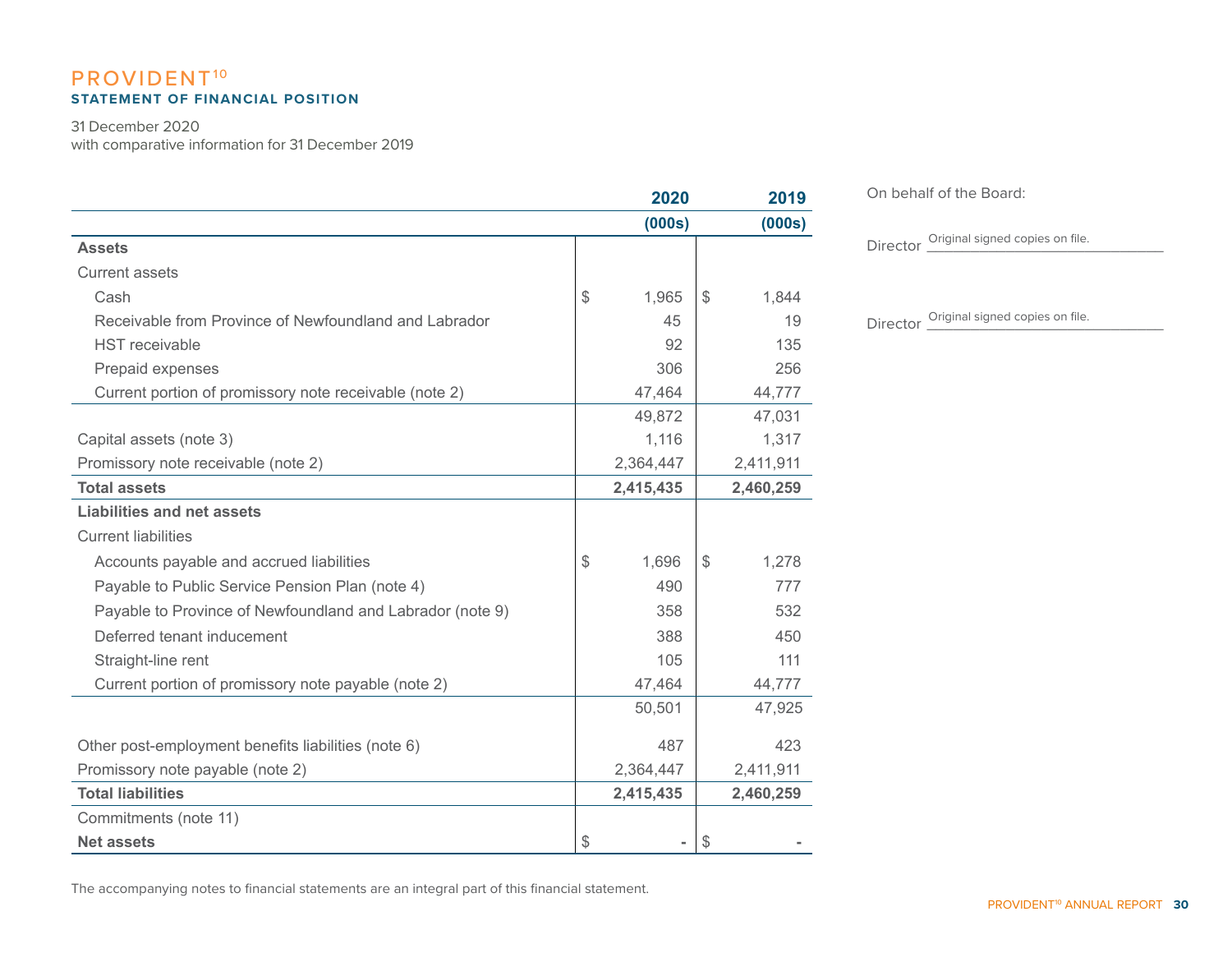# PROVIDENT<sup>10</sup> **STATEMENT OF OPERATIONS**

For the year ended 31 December 2020 with comparative figures for the year ended 31 December 2019

|                                        | 2020                    | 2019                   |
|----------------------------------------|-------------------------|------------------------|
|                                        | (000s)                  | (000s)                 |
| <b>Revenue</b>                         |                         |                        |
| Management fees (note 9)               | $\frac{1}{2}$<br>10,298 | $\frac{1}{2}$<br>9,468 |
| Interest                               | 143,223                 | 145,757                |
|                                        | 153,521                 | 155,225                |
| <b>Expenses</b>                        |                         |                        |
| Salaries and benefits                  | 6,579                   | 5,356                  |
| Professional services                  | 877                     | 1,076                  |
| Directors and committees               | 110                     | 143                    |
| Postage and service charges            | 188                     | 130                    |
| Interest                               | 143,223                 | 145,757                |
| Amortization                           | 230                     | 285                    |
| Other operating expenses               | 2,314                   | 2,478                  |
| <b>Total expenses</b>                  | 153,521                 | 155,225                |
| <b>Excess of revenue over expenses</b> | \$                      | $\frac{1}{2}$          |

The accompanying notes to financial statements are an integral part of this financial statement.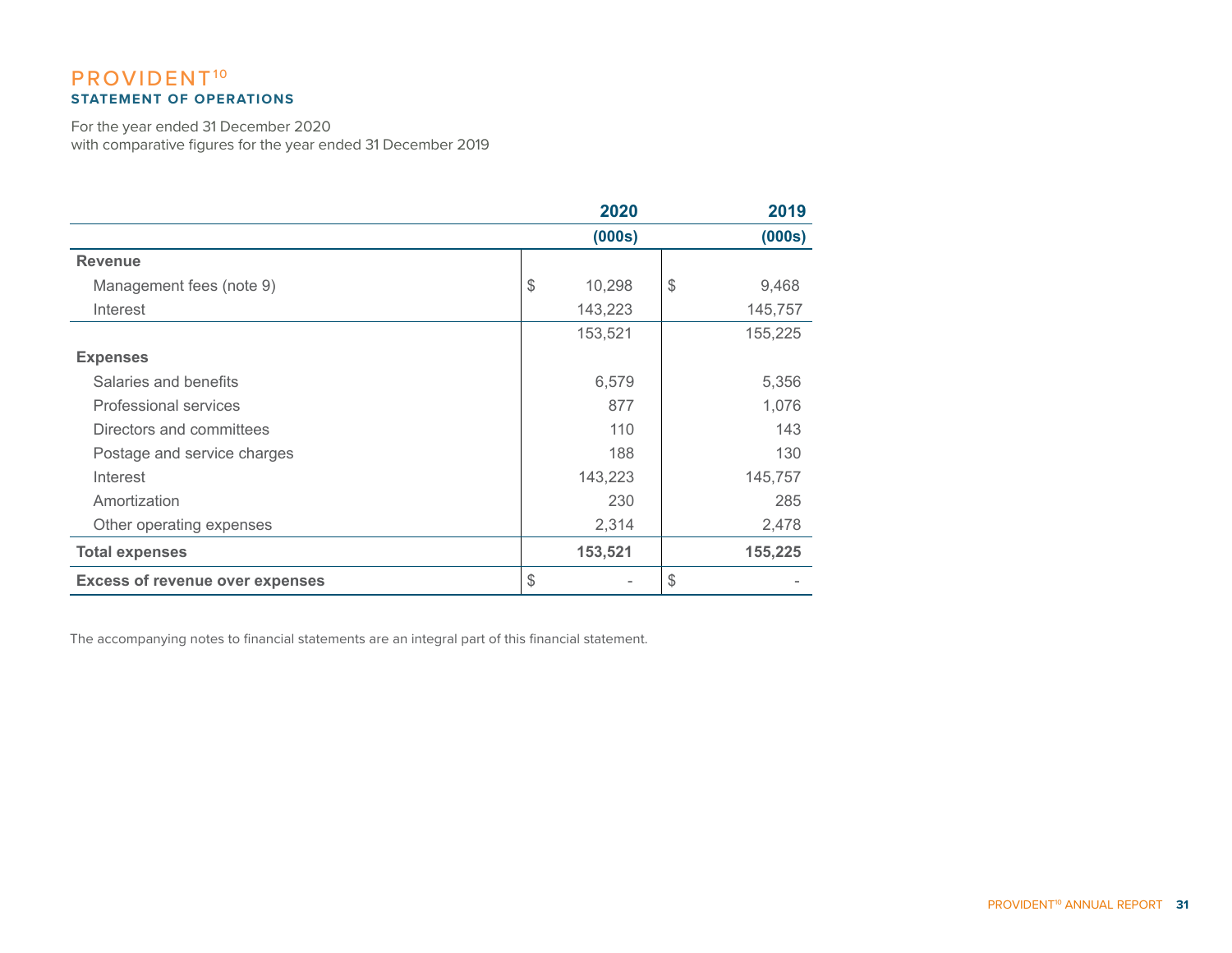# PROVIDENT<sup>10</sup> **STATEMENT OF CASH FLOWS**

For the year ended 31 December 2020 with comparative figures for the year ended 31 December 2019

|                                                                              | 2020        | 2019          |           |
|------------------------------------------------------------------------------|-------------|---------------|-----------|
|                                                                              | (000s)      |               | (000s)    |
| Cash provided by (used in):                                                  |             |               |           |
| Operating activities                                                         |             |               |           |
| Net earnings                                                                 | \$          | $\mathcal{S}$ |           |
| Items not involving cash:                                                    |             |               |           |
| Amortization of capital assets                                               | 292         |               | 348       |
| Amortization of tenant inducement                                            | (62)        |               | (63)      |
| (Decrease) increase in straight-line rent                                    | (6)         |               | 6         |
| Increase in other post-employment benefits liabilities                       | 64          |               | 20        |
|                                                                              | 288         |               | 311       |
| Change in non-cash operating working capital:                                |             |               |           |
| (Increase) decrease in receivable from Province of Newfoundland and Labrador | (26)        |               | 27        |
| Decrease (increase) in HST receivable                                        | 43          |               | (18)      |
| (Increase) decrease in prepaid expenses                                      | (50)        |               | 4         |
| Increase in accounts payable and accrued liabilities                         | 418         |               | 235       |
| Decrease in payable to Public Service Pension Plan                           | (287)       |               | (502)     |
| (Decrease) increase in payable to Province of Newfoundland and Labrador      | (174)       |               | 68        |
|                                                                              | 212         |               | 125       |
| Investing activities:                                                        |             |               |           |
| Purchase of capital assets                                                   | (91)        |               | (41)      |
| Proceeds on promissory note receivable                                       | 44,777      |               | 42,243    |
|                                                                              | 44,686      |               | 42,208    |
| Financing activities:                                                        |             |               |           |
| Repayment of promissory note payable                                         | (44, 777)   |               | (42, 243) |
|                                                                              | (44, 777)   |               | (42, 243) |
| Increase (decrease) in cash                                                  | 121         |               | 84        |
| Cash, beginning of year                                                      | 1,844       |               | 1,760     |
| Cash, end of year                                                            | \$<br>1,965 | \$            | 1,844     |

The accompanying notes to financial statements are an integral part of this financial statement.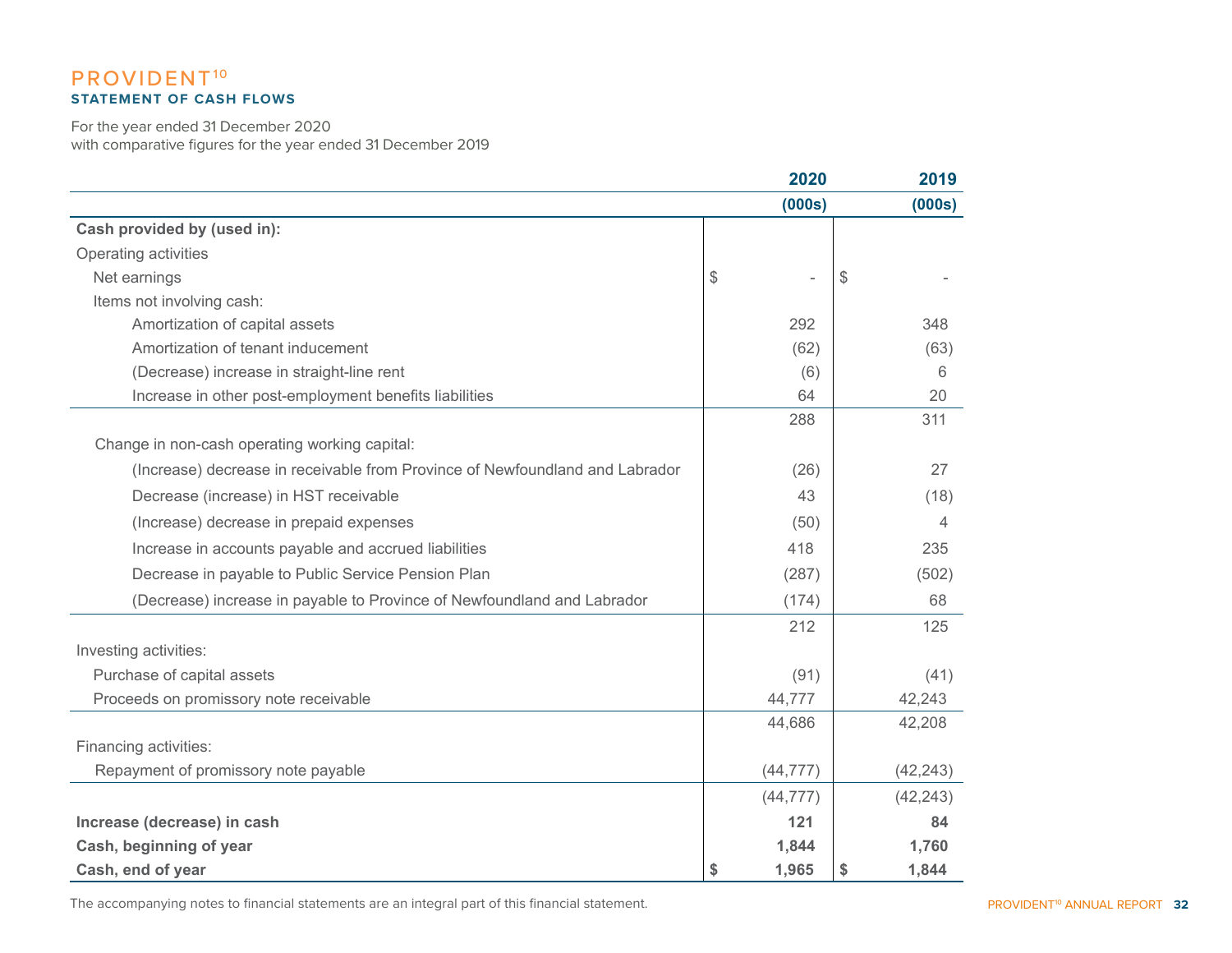31 December 2020

Provident<sup>10</sup>, (the "Corporation"), is a not-for-profit organization incorporated on 31 March 2015 under the authority of Section 36.1 of the *Public Service Pensions Act 1991* (the "Act"). The Corporation changed its name to Provident<sup>10</sup> from Public Service Pension Plan Corporation, effective 27 August 2017.

The purpose of the Corporation is to act as Trustee of the Public Service Pension Plan (the "Plan") and to serve as administrator of the Plan. The Corporation is bound, with the Board of Directors, to act in accordance with the Joint Sponsorship Agreement between Her Majesty in Right of Newfoundland and Labrador and the Association of Allied Health Professionals, the Canadian Union of Public Employees, the International Brotherhood of Electrical Workers, the Newfoundland and Labrador Association of Public and Private Employees, and the Registered Nurses' Union Newfoundland and Labrador (collectively the "Unions"). A service level agreement (the "Service Level Agreement") was signed between the Corporation and the Province of Newfoundland and Labrador (the "Province") to allow the Province to continue to administer the Plan for an interim period of 12 months. The agreement expired on 31 March 2017. The Province continues to provide limited administration services covered by this agreement for the disbursement of pension payments on an interim basis (note 9).

The Corporation operates under a cost recovery basis, as provided for in the Service Level Agreement. The Corporation is exempt from income taxes, provided certain requirements of the Income Tax Act are met.

# 1. SIGNIFICANT ACCOUNTING POLICIES

#### **A) BASIS OF PRESENTATION**

The financial statements have been prepared by management in accordance with Canadian accounting standards for not-for-profit organizations in Part Ill of the Chartered Professional Accountants (CPA) Canada Handbook.

#### **B) REVENUE RECOGNITION**

Fee revenue is recognized as services are provided and collection is probable.

#### **C) FINANCIAL INSTRUMENTS**

Financial instruments are recorded at fair value on initial recognition. All financial instruments are subsequently recorded at cost or amortized cost, unless management has elected to carry the instruments at fair value. The Corporation has not elected to carry any such financial instruments at fair value. Transaction costs incurred on the acquisition of financial instruments measured subsequently at fair value are expensed as incurred. All other financial instruments are adjusted by transaction costs incurred on acquisition and financing costs, which are amortized using the straight-line method.

Financial assets are assessed for impairment on an annual basis at the end of the fiscal year. If there is an indicator of impairment, the Corporation determines if there is a significant adverse change in the expected amount or timing of future cash flows from the financial asset. If there is a significant adverse change in the expected cash flows, the carrying value of the financial asset is reduced to the highest of the present value of the expected cash flows, the amount that could be realized from selling the financial asset, or the amount the Corporation expects to realize by exercising its right to any collateral. If events and circumstances reverse in a future period, an impairment loss will be reversed to the extent of the improvement, not exceeding the initial carrying value.

#### **D) USE OF ESTIMATES**

The preparation of the financial statements requires management to make estimates and assumptions that affect the reported amounts of assets and liabilities and disclosure of contingent assets and liabilities at the date of the financial statements and the reported amounts of revenue and expenses during the year. Significant items subject to such estimates and assumptions include accounts payable and accrued liabilities and other post-employment benefits. Actual results could differ from these estimates.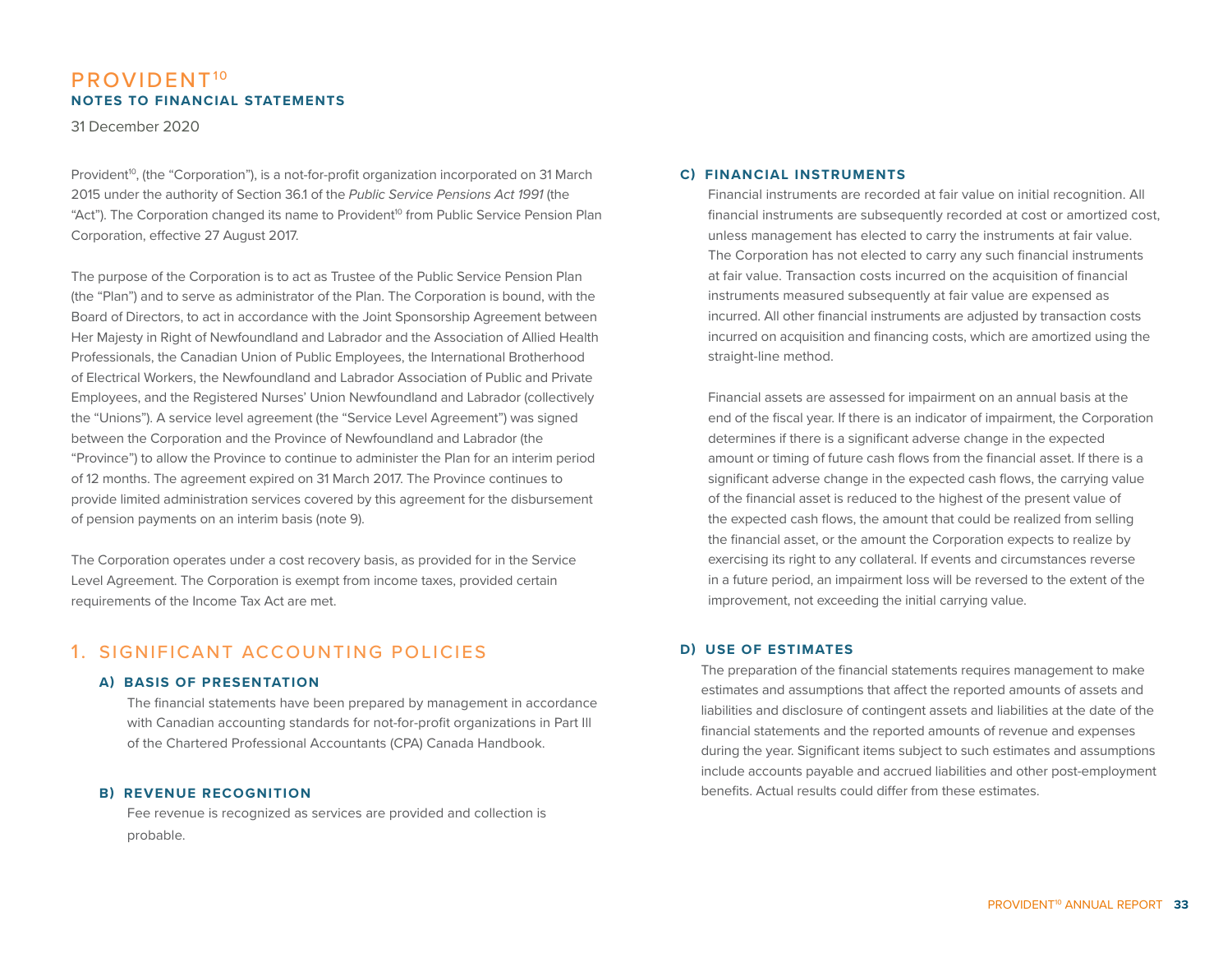31 December 2020

# 1. SIGNIFICANT ACCOUNTING POLICIES (continued)

#### **E) CAPITAL ASSETS**

Capital assets are recorded at cost less accumulated depreciation and include amounts that are directly related to the acquisition, design, construction, development, improvement, or betterment of the assets directly attributable to construction and development.

The cost, less residual value, of capital assets is amortized on a straight-line basis over their estimated useful lives as follows:

Leasehold improvements – Over the term of lease Furniture, fixtures, and equipment – 5 years Computer hardware – 3 years Computer software – 3 years Telephone system – 3 years

Capital assets are written down when conditions indicate that they no longer contribute to the Corporation's ability to provide goods and services, or when the value of future economic benefits associated with the capital assets are less than their net book value.

#### **F) OTHER POST-EMPLOYMENT BENEFITS LIABILITY**

Under the collective agreement between the Newfoundland and Labrador Association of Public and Private Employees and the Corporation, employees identified on Schedule A of the Joint Sponsorship Agreement are eligible to participate in the Province's other post-employment benefits plan (the "OPEB Plan"). The OPEB Plan provides group life insurance and health care benefits on a cost shared basis to retired employees, should they continue to meet the Province's eligibility requirements. The associated employer portion of the costs for the Corporation's employees will be borne by the Corporation.

The obligation at the end of the year is determined based on the most recent actuarial valuation report prepared for accounting purposes. The measurement date of the obligation coincides with the Corporation's year end. The date of the most recent actuarial valuation of the obligation prepared for accounting purposes is 31 December 2020.

#### **G) DEFERRED TENANT INDUCEMENTS:**

In 2016, the Corporation entered a ten-year lease for its corporate office. Under that agreement, the landlord funded renovations to the space as tenant inducements. These tenant inducements are deferred and amortized on a straight-line basis over the term of the related lease.

#### **H) STRAIGHT-LINE RENT**

Under the Corporation lease for its corporate office, there are increases in base rent over the term of the lease. The base rent cost over the full lease term, including free rent periods, have been determined and are amortized on a straight-line basis over the term of the related lease.

## 2. PROMISSORY NOTE

The Province issued a \$2.685 billion promissory note to the Corporation on 31 March 2015 as part of pension reform. The Plan has a right to receive the proceeds of the promissory note from the Province held by the Corporation. The note is receivable over 30 years in quarterly blended installments of principal and interest of \$47 million. The promissory note bears interest of 6%. The payments will be made regardless of the funded status of the Plan. The promissory note is non-marketable.

As at 31 December 2020, the balance receivable is \$2.412 billion (2019 - \$2.457 billion).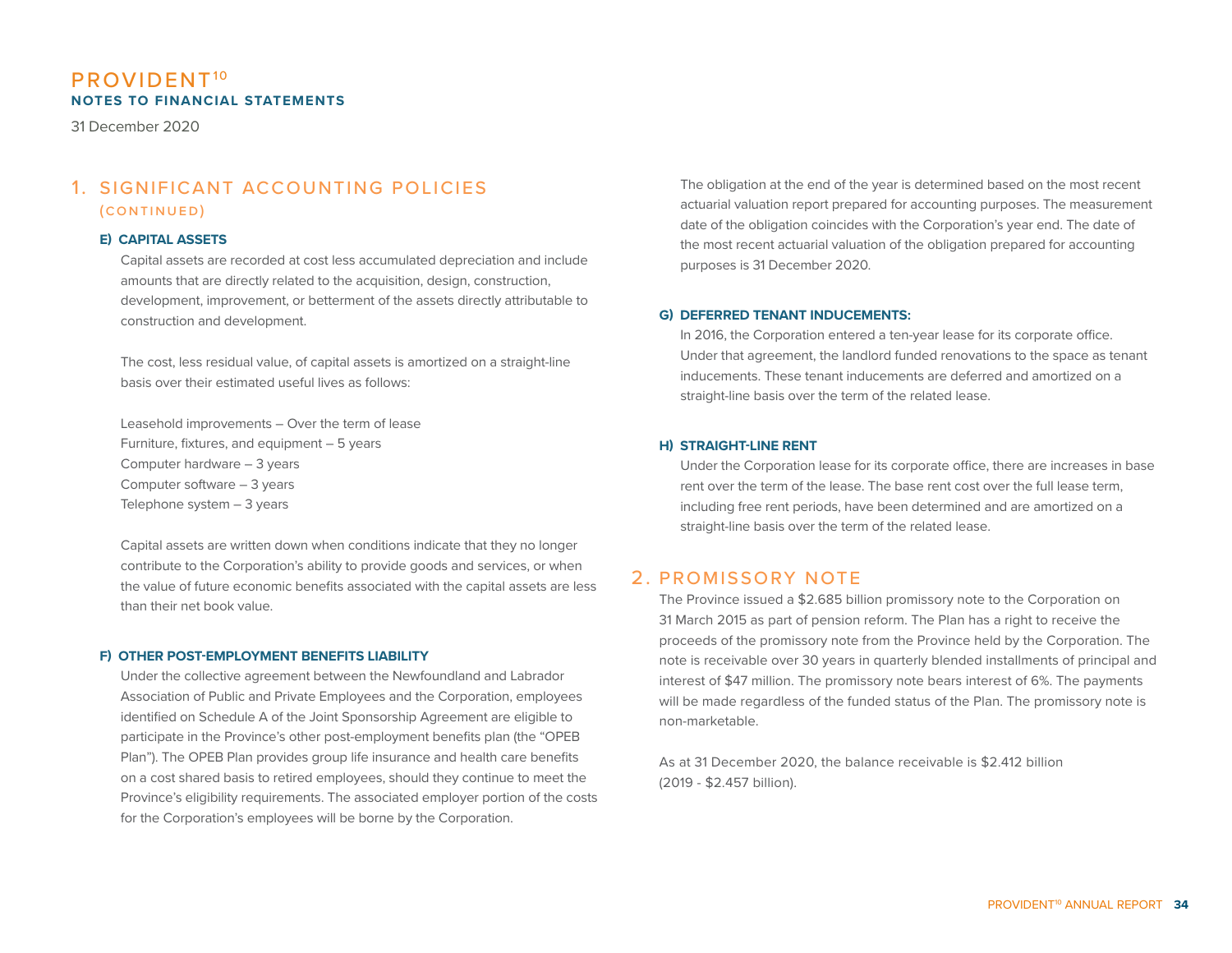31 December 2020

# 2. PROMISSORY NOTE

#### (continued)

Principal repayments of the promissory note receivable by the Province to the Corporation and by the promissory note payable by the Corporation to the Plan over the next five years (in thousands) are as follows:

| 2021 | \$47.464 |
|------|----------|
| 2022 | \$50.312 |
| 2023 | \$53,331 |
| 2024 | \$56,530 |
| 2025 | \$59.922 |

# 3. CAPITAL ASSETS

|                                   |             |                                           |    | 2020                            | 2019                            |
|-----------------------------------|-------------|-------------------------------------------|----|---------------------------------|---------------------------------|
|                                   | <b>Cost</b> | <b>Accumulated</b><br><b>Amortization</b> |    | <b>Net Book</b><br><b>Value</b> | <b>Net Book</b><br><b>Value</b> |
|                                   | (000s)      | (000s)                                    |    | (000s)                          | (000s)                          |
|                                   |             |                                           |    |                                 |                                 |
| Leasehold improvements            | \$<br>1,426 | \$<br>536                                 | \$ | 890                             | \$<br>1,024                     |
| Furniture, fixtures and equipment | 541         | 393                                       |    | 148                             | 243                             |
| Computer hardware                 | 232         | 164                                       |    | 68                              | 26                              |
| Computer software                 | 112         | 103                                       |    | 9                               | 21                              |
| Telephone system                  | 58          | 57                                        |    | и                               | 3                               |
|                                   | \$<br>2,369 | \$<br>1,253                               | S  | 1,116                           | 1,317                           |

# 4. PAYABLE TO PUBLIC SERVICE PENSION PLAN

Payable to the Plan represents total charges to the Plan plus HST less operating funding received.

The receivable is non-interest bearing and due when the invoice is rendered.

# 5. PAYABLE TO PROVINCE OF NEWFOUNDLAND AND LABRADOR

Amounts payable to the Province are non-interest bearing and payable on receipt of invoice.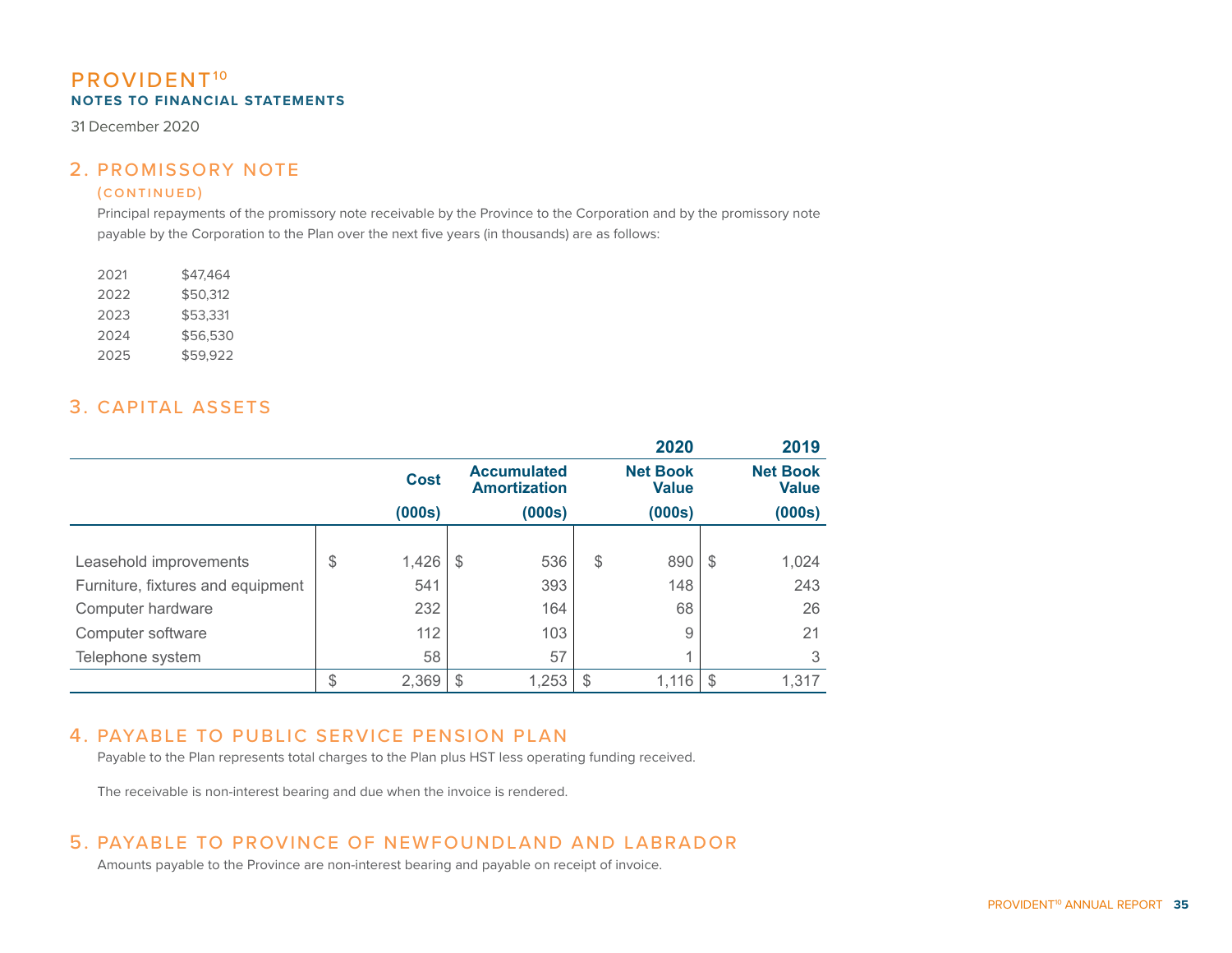31 December 2020

# 6. OTHER POST-EMPLOYMENT BENEFITS LIABILITY

The obligation was calculated as at 31 December 2020 under Sections 3462 and 3463 of the CPA Canada Handbook - Accounting by the Corporation's actuary. In determining the liabilities under Section 3463 of the CPA Handbook, projected unit credit method prorated on service was used for the accounting valuation.

The significant assumptions used were as follows:

|                                                                            | 31 December 2019 accrued<br>benefit liability and 2020 expense                                                                                                                                          | 31 December 2020 accrued<br>benefit liability                                                                                                                                                           |
|----------------------------------------------------------------------------|---------------------------------------------------------------------------------------------------------------------------------------------------------------------------------------------------------|---------------------------------------------------------------------------------------------------------------------------------------------------------------------------------------------------------|
| Discount rate                                                              | 3.20%                                                                                                                                                                                                   | 2.80%                                                                                                                                                                                                   |
| General inflation                                                          | 2.00%                                                                                                                                                                                                   | 2.00%                                                                                                                                                                                                   |
| Salary increases                                                           | 3.50%                                                                                                                                                                                                   | 3.50%                                                                                                                                                                                                   |
| Health premium inflation/trend                                             | 0.0% in 2018, 5.89% in 2019, decreasing linearly each year<br>to an ultimate rate of 3.60% in 2040                                                                                                      | 0.0% in 2018, 5.89% in 2019, decreasing linearly each year<br>to an ultimate rate of 3.60% in 2040                                                                                                      |
| Dependant life premium increases                                           | 0.00% in 2018, 2.00% thereafter                                                                                                                                                                         | 0.00% in 2018, 2.00% thereafter                                                                                                                                                                         |
| Mortality                                                                  | CPM - 2014 Public Sector with generational projection using<br>scale CPM-B                                                                                                                              | CPM - 2014 Public Sector with generational projection<br>using scale CPM-B                                                                                                                              |
| Termination                                                                | 2014 Public Sector Experience Study, with annual sample<br>rates:                                                                                                                                       | 2014 Public Sector Experience Study, with annual sample<br>rates:                                                                                                                                       |
|                                                                            | • Age 25: 16.48%<br>• Age 30: 9.49%<br>• Age 35: 7.13%<br>• Age 40: 5.56%<br>• Age 45: 4.61%<br>• Age 50: 3.60%<br>• Age 55: 0.00%                                                                      | • Age 30: 9.49%<br>• Age 25: 16.48%<br>• Age 35: 7.13%<br>• Age 40: 5.56%<br>• Age 45: 4.61%<br>• Age 50: 3.60%<br>• Age 55: 0.00%                                                                      |
| Disability                                                                 | None                                                                                                                                                                                                    | None                                                                                                                                                                                                    |
| Retirement                                                                 | If eligible to retire before 1 January 2020:<br>50% at the earlier of age 55 with 30 years' service or age<br>60 with 5 years' service. Remainder at the earlier of the 35<br>years' service or age 65. | If eligible to retire before 1 January 2020:<br>50% at the earlier of age 55 with 30 years' service or age<br>60 with 5 years' service. Remainder at the earlier of the 35<br>years' service or age 65. |
|                                                                            | If not, then:<br>57.5% at the earlier age of 58 with 30 years' service or<br>age 60 with 10 years' service. Remainder at the earlier of 35<br>years' service or age 65.                                 | If not, then:<br>57.5% at the earlier age of 58 with 30 years' service or<br>age 60 with 10 years' service. Remainder at the earlier of 35<br>years' service or age 65.                                 |
| Spouse age difference                                                      | Females three years younger                                                                                                                                                                             | Females three years younger                                                                                                                                                                             |
| Members electing coverage benefits<br>at retirement ("Participation Rate") | 95%                                                                                                                                                                                                     | 95%                                                                                                                                                                                                     |
| Coverage elected at retirement                                             | 65% Family                                                                                                                                                                                              | 65% Family                                                                                                                                                                                              |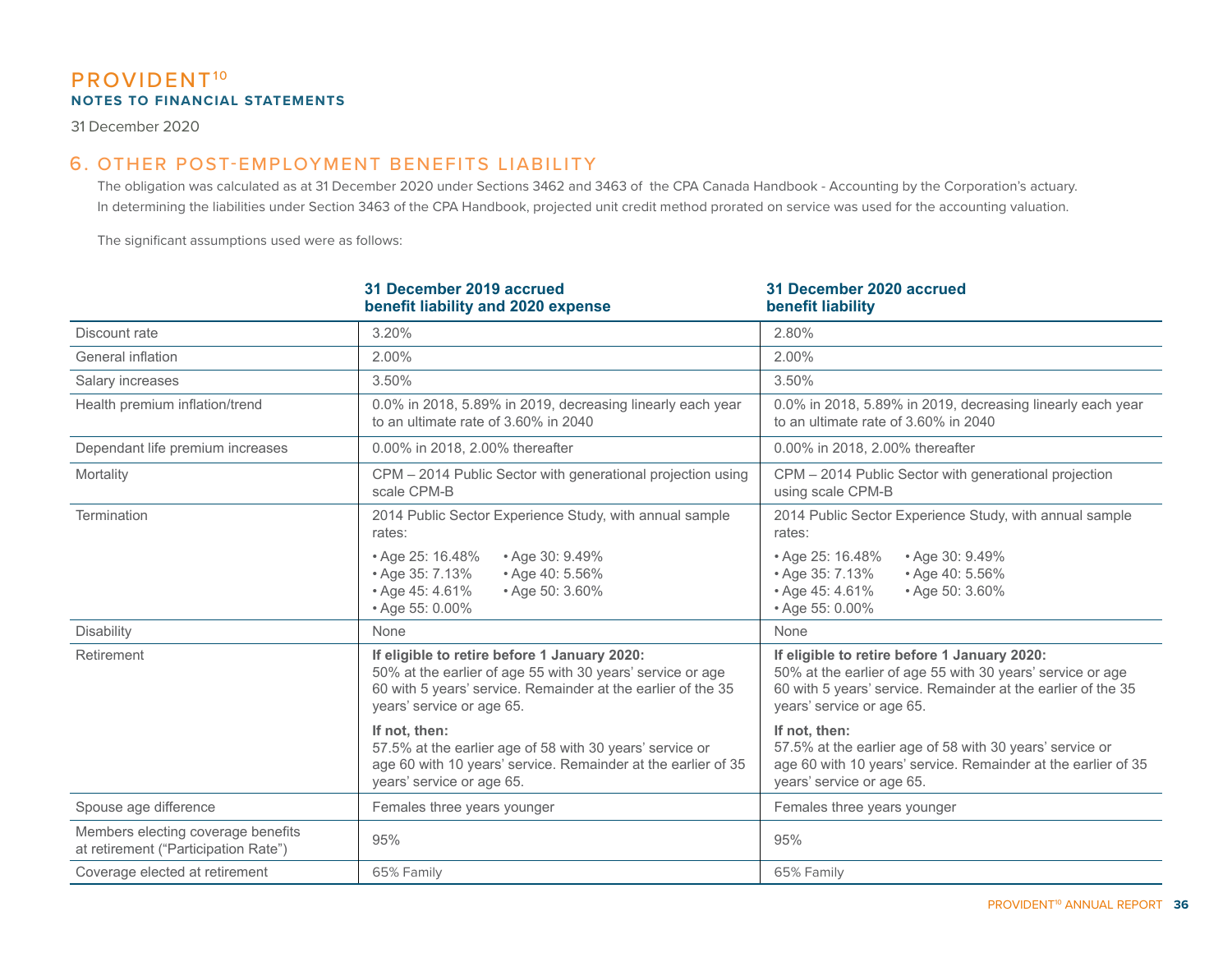31 December 2020

# 6. OTHER POST-EMPLOYMENT BENEFITS LIABILITY

#### (continued)

The other post-employment benefits liability as at 31 December 2020 is calculated as follows:

|                                                                                               |   | (000s) |
|-----------------------------------------------------------------------------------------------|---|--------|
| Other post-employment benefits liability assumed by<br>the Corporation as at 31 December 2019 | S | 423    |
| Other post-employment benefits cost                                                           |   | 65     |
| Company payments                                                                              |   |        |
| Other post-employment benefits liability                                                      | S | 487    |
| as at 31 December 2020                                                                        |   |        |

# 7. PENSION PLAN

Qualifying employees of the Corporation participate in the Plan, a multi-employer defined benefit pension plan, which provides pension benefits based on length of service and earnings.

Contributions to the Plan are required by both the employees and the employer. The Corporation's contributions range from 8.95% to 11.85% of pensionable earnings. Total employer contributions for 2020 were \$405 thousand (2019 - \$359 thousand) and are recognized in salaries and benefits expense in the statement of operations.

The Corporation is not responsible for any underfunded liability, nor does the Corporation have access to any surplus that may arise in the Plan.

## 8. SICK LEAVE

Under the collective agreement, employees identified on Schedule A of the Joint Sponsorship Agreement and covered by the collective agreement were entitled to carry over accumulated sick leave balances. The estimated gross value of the sick leave balances is \$323 thousand (2019 - \$303 thousand). Sick leave balances are non-vesting and further accumulations are prohibited. No amount has been accrued in the financial statements for the potential liability.

# 9. RELATED PARTY TRANSACTIONS

#### **A) THE PROVINCE**

The Province is related to the Corporation by its ability to appoint 6 of 14 members of the Corporation's Board of Directors.

The Corporation entered into the Service Level Agreement with the Province for management services to be provided on a cost recovery basis for an interim period. The Service Level Agreement with the Province expired on 31 March 2017. The Province continues to provide limited administration services for the disbursement of pension payments on an interim basis. The cost of the services in 2020 was \$0.3 million (2019 - \$0.2 million) and is based on an allocation of salaries and administrative costs.

Management fees earned of \$26 thousand in 2020 (2019 - \$127 thousand) are from the Province of Newfoundland and Labrador.

#### **B) THE PLAN**

The Corporation is related to the Plan as the Board of Directors oversees the Plan and the Corporation. Management fees earned of \$10.3 million (2019 - \$9.3 million) are from the Plan based on a cost recovery basis.

# 10. ECONOMIC DEPENDENCE AND CONCENTRATION OF CREDIT RISK

The Corporation is economically dependent on the Plan by virtue of the cost recovery basis under which it operates.

Credit risk refers to the risk that a counterparty may default on its contractual obligations resulting in a financial loss. The Corporation is exposed to a concentration of credit risk with respect to the receivable from the Plan. The Corporation has assessed the amount as fully collectible.

On March 11, 2020 the outbreak of the novel strain of the coronavirus ("COVID-19") was officially declared a pandemic by the World Health Organization and has resulted in emergency measures to contain the spread of the virus and therefore impacted general economic conditions, including temporary closure of business and uncertainty around employment in certain industries.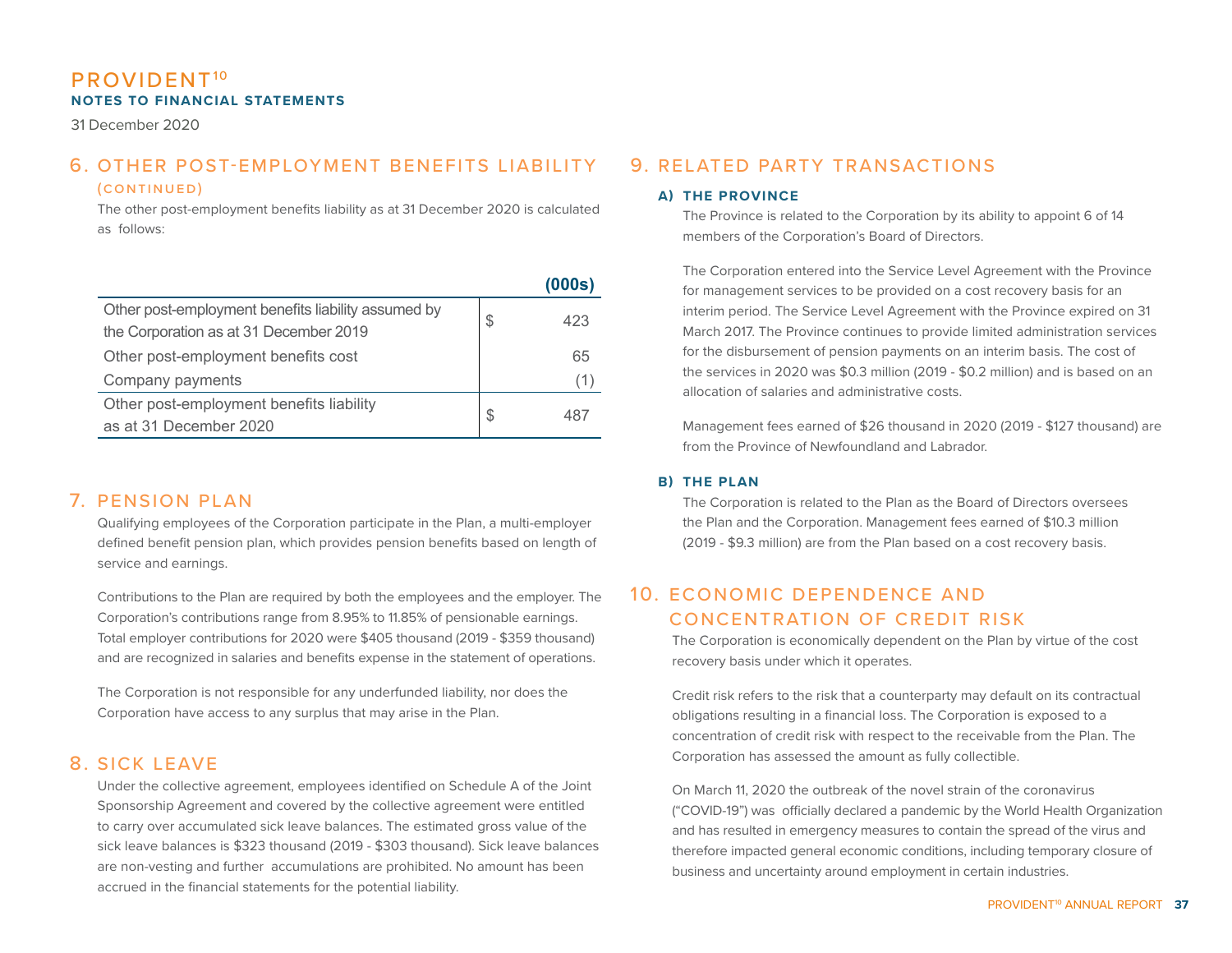31 December 2020

# 10. ECONOMIC DEPENDENCE AND CONCENTRATION OF CREDIT RISK (continued)

As a result, there has been significant volatility in equity prices, interest rates, bond yields, and foreign exchange rates. The duration and impact of the COVID-19 outbreak is unknown at this time, leading to a high degree of volatility and uncertainty that will likely impact worldwide financial markets beyond 2020.

The Corporation is not exposed to any other significant financial risks.

# 11. COMMITMENTS

The Corporation is committed under the terms of its lease for office space to make the following minimum annual lease payments (in thousands):

| 2021       | \$592   |
|------------|---------|
| 2022       | \$592   |
| 2023       | \$592   |
| 2024       | \$592   |
| 2025       | \$592   |
| Thereafter | \$722   |
| Total      | \$3,682 |
|            |         |
|            |         |
|            |         |